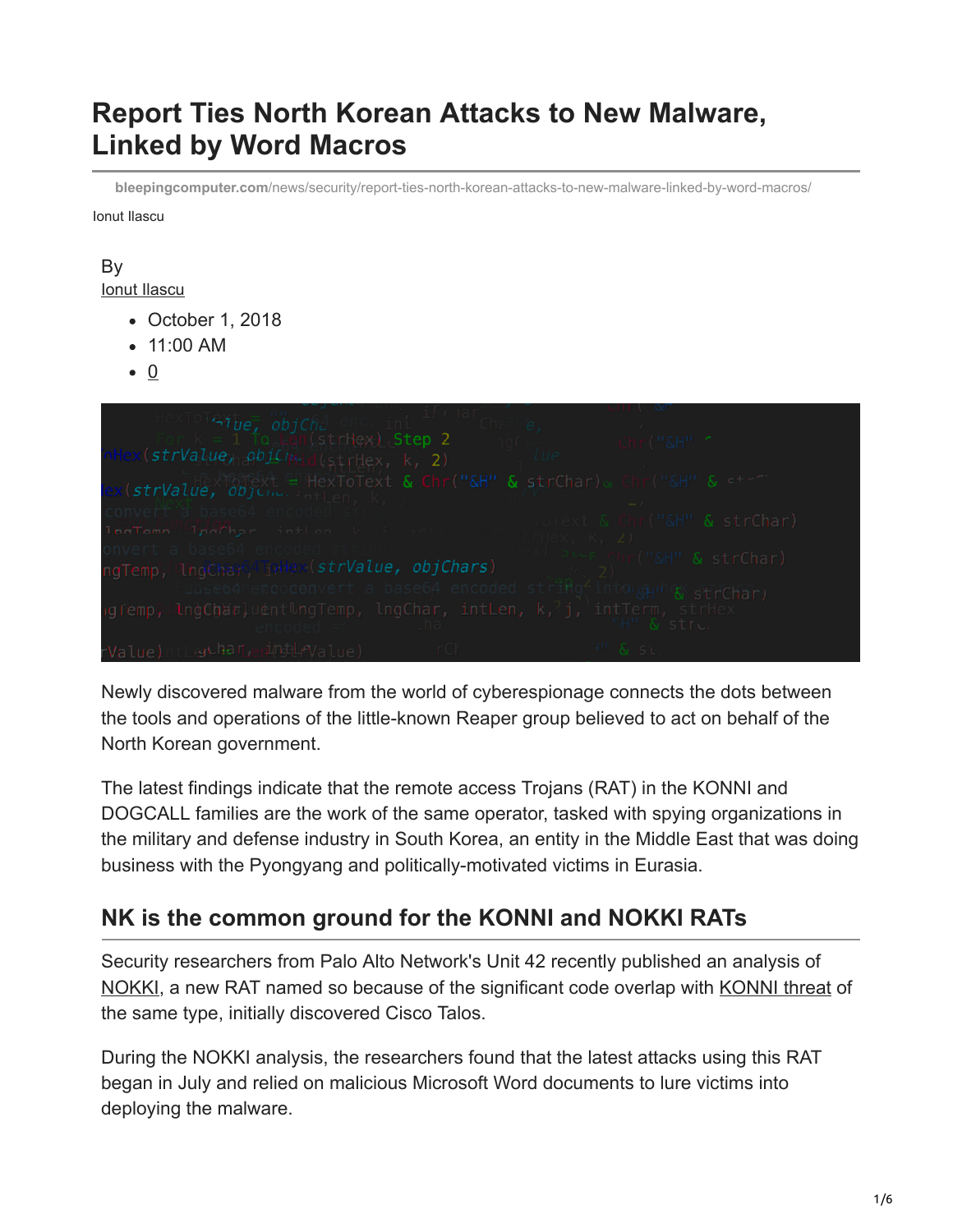This is common tactics, but the technique used to avoid detection was particular, in that "it would first convert the base64-encoded text into hex, and then convert that hex into a text string," Unit 42 explains in a report shared with BleepingComputer.



This unique approach for evading detection was present in one other malicious document in Unit 42's sample bank, with a creation date of March 19, and the last modification on June 16.

Its name was 'World Cup predictions.doc' and the macro code inside it ran the same deobfuscation routine for payload delivery as the in macros that dropped the NOKKI RAT.



Unit 42 found that the new sample of malicious macro code downloaded and executed a VBScript and included two texts it could append to the Microsoft file displayed to the victim: one was an excerpt from an **ESPN** article on World Cup predictions; the other was a piece from [an article](http://www.thedrive.com/the-war-zone/21430/procession-of-chinese-and-north-korean-jets-have-airlifted-kim-and-company-to-singapore) detailing Supreme Leader's visit to Singapore.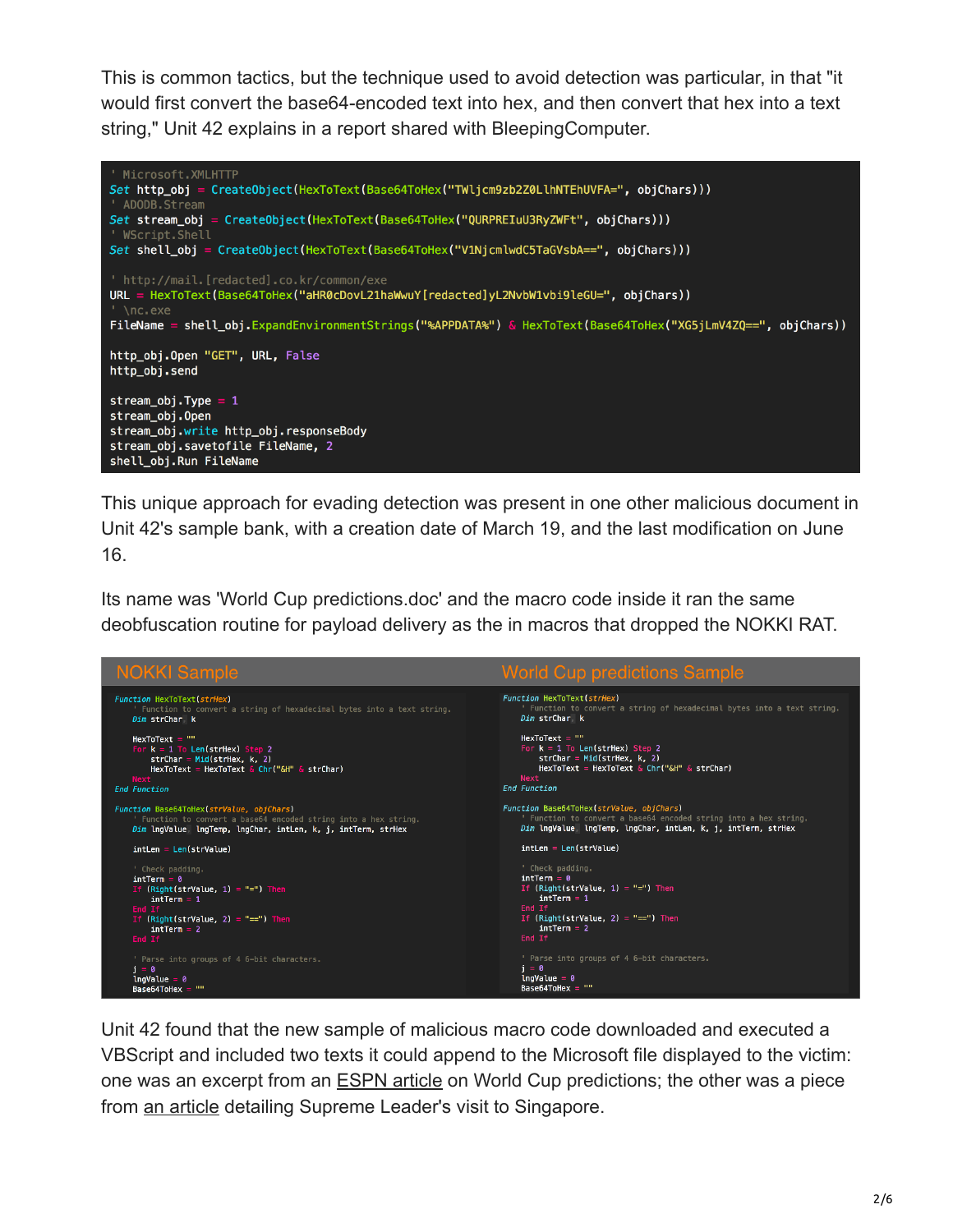

Word document with macro that downloads DOGCALL RAT

If the lure worked and the victim opened the document and enabled macro code, they would read one of the two texts as if it was a regular document, just like seen in the image below, while the DOGCALL RAT downloaded and installed in the background.



Macro code shows decoy text while RAT installs in the background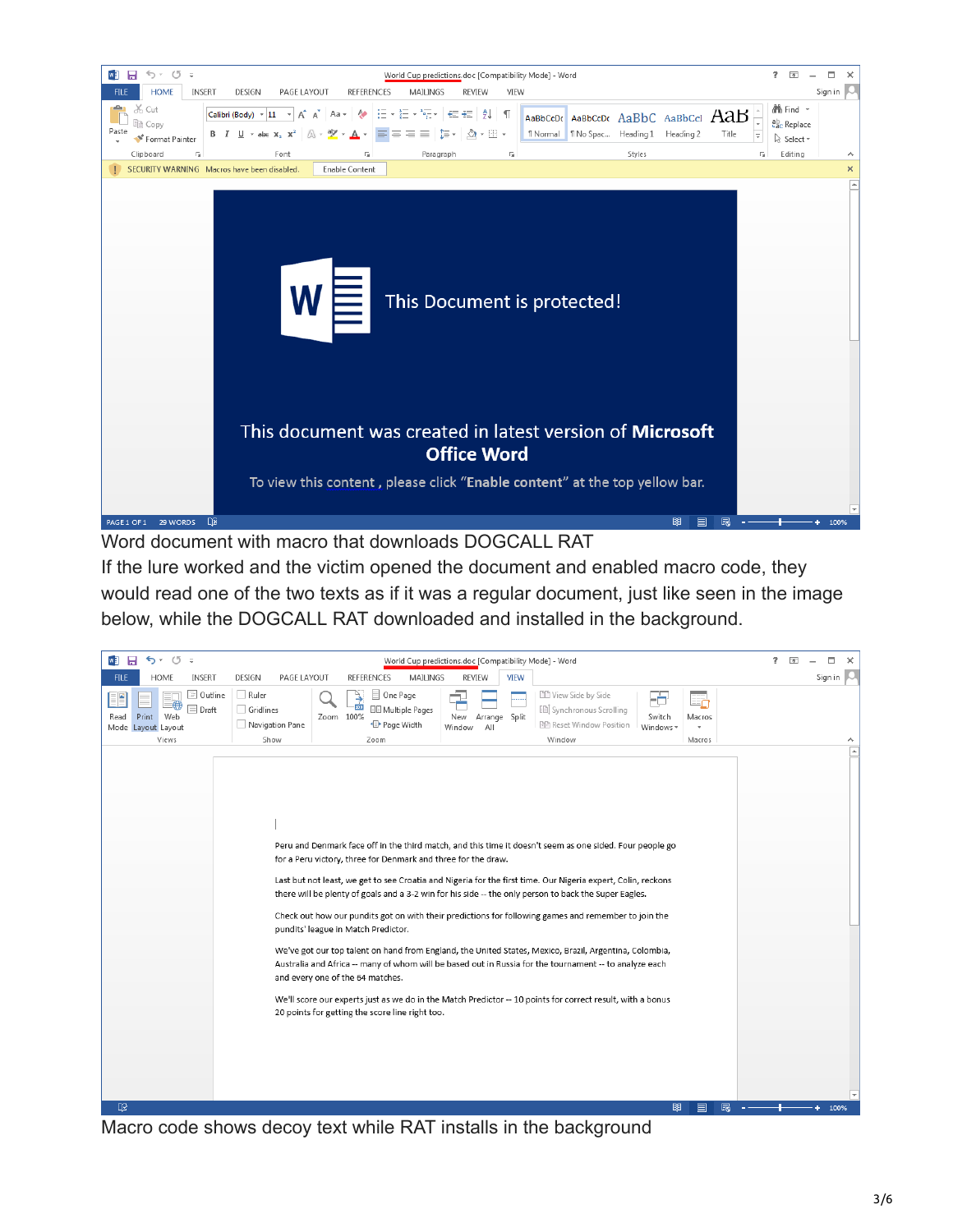## **New dropper found for an old RAT**

If NOKKI or KONNI have not been attributed to North Korean operations in the past, DOGCALL has been associated with the cyber activity led by Pyongyang, more specifically with the [Reaper group](https://www.bleepingcomputer.com/news/security/a-new-north-korean-hacker-group-is-making-a-name-for-itself/), also known as APT37, Group123, FreeMilk, StarCruft, Operation Daybreak and Operation Erebus.

While disentangling the deobfuscation and download routines used by the macro in the 'World Cup predictions' document, the researchers also noticed a malware dropper that has not been reported before, which they called Final1stspy.

The final payload delivered by Final1stspy is from the DOGCALL family and it can take screenshots, log keystrokes, exfiltrate files, download and execute other payloads or capture audio through the computer's microphone.

Unit 42's research adds new pieces to the North Korean cyberespionage operations puzzle and shows that even nation-state actors make mistakes that lead to revealing the author behind the malicious tools, or at least pin them under the same operator.

Using information about tools already attributed to the DPRK (Democratic People's Republic of Korea) cyberspionage enterprises, security researchers recently have built a [malware family tree](https://www.bleepingcomputer.com/news/security/a-first-look-at-the-north-korean-malware-family-tree/) showing how various operations between 2009 and 2017 connect to each other, some of them unattributed to the government in Pyongyang.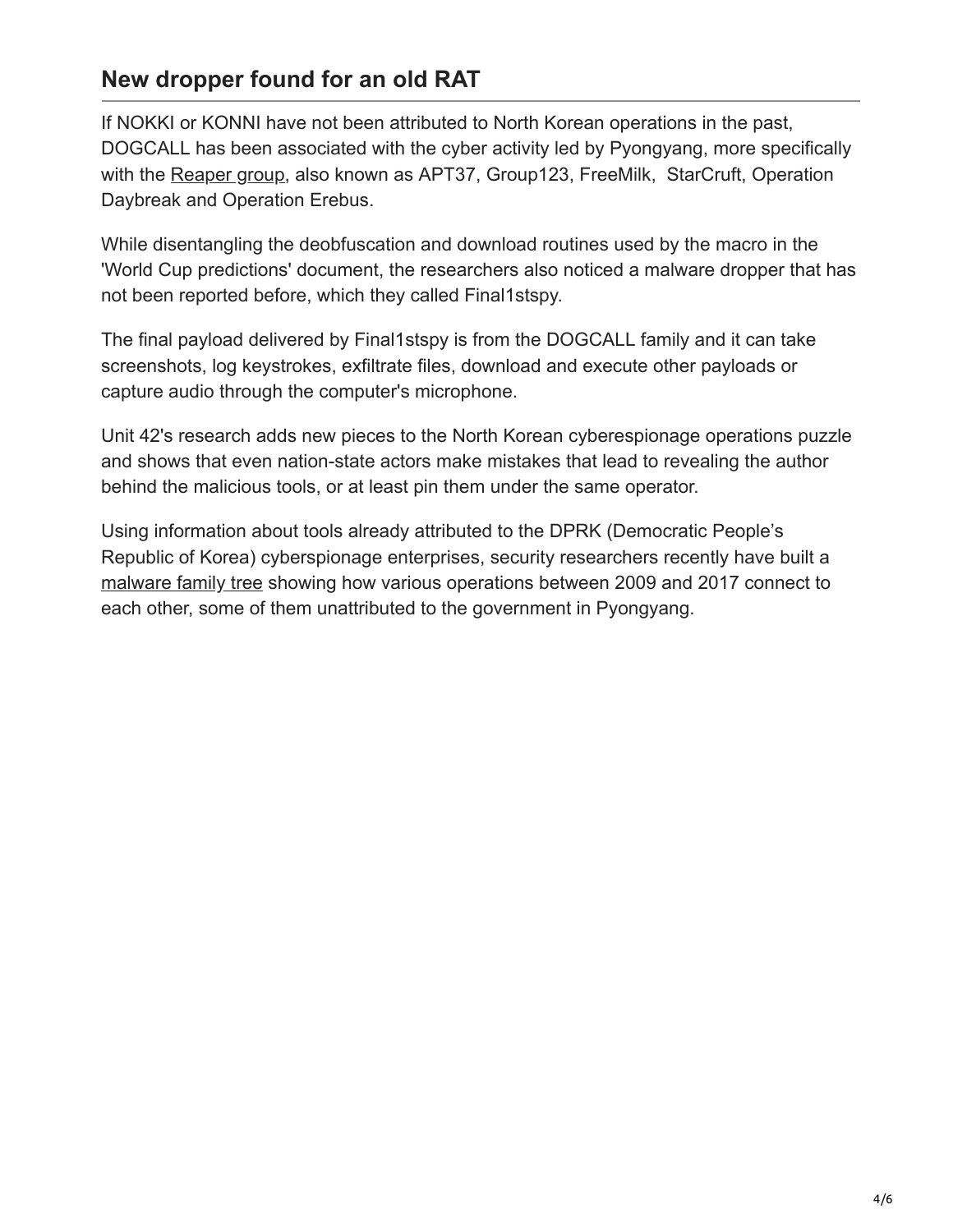

### **Related Articles:**

[North Korean hackers targeting journalists with novel malware](https://www.bleepingcomputer.com/news/security/north-korean-hackers-targeting-journalists-with-novel-malware/)

[Lazarus hackers target VMware servers with Log4Shell exploits](https://www.bleepingcomputer.com/news/security/lazarus-hackers-target-vmware-servers-with-log4shell-exploits/)

[North Korean devs pose as US freelancers to aid DRPK govt hackers](https://www.bleepingcomputer.com/news/security/north-korean-devs-pose-as-us-freelancers-to-aid-drpk-govt-hackers/)

[The Week in Ransomware - May 6th 2022 - An evolving landscape](https://www.bleepingcomputer.com/news/security/the-week-in-ransomware-may-6th-2022-an-evolving-landscape/)

[US sanctions Bitcoin laundering service used by North Korean hackers](https://www.bleepingcomputer.com/news/security/us-sanctions-bitcoin-laundering-service-used-by-north-korean-hackers/)

- $\bullet$  [APT37](https://www.bleepingcomputer.com/tag/apt37/)
- [North Korea](https://www.bleepingcomputer.com/tag/north-korea/)

#### [Ionut Ilascu](https://www.bleepingcomputer.com/author/ionut-ilascu/)

Ionut Ilascu is a technology writer with a focus on all things cybersecurity. The topics he writes about include malware, vulnerabilities, exploits and security defenses, as well as research and innovation in information security. His work has been published by Bitdefender, Netgear, The Security Ledger and Softpedia.

• [Previous Article](https://www.bleepingcomputer.com/news/security/tesco-bank-fined-16-million-by-fca-for-2016-cyber-attack/)